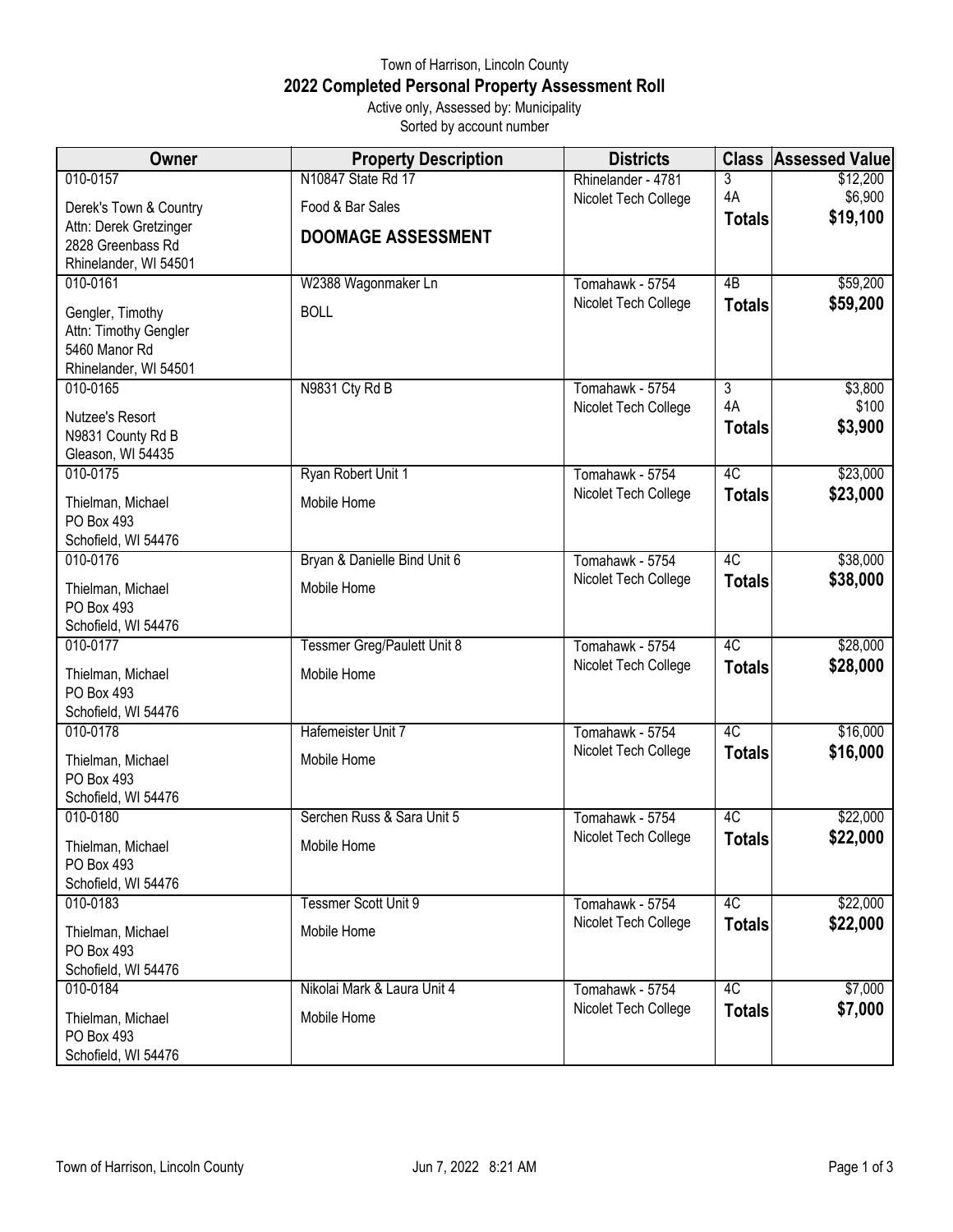| Owner                                                                                                           | <b>Property Description</b> | <b>Districts</b>     | <b>Class</b>        | <b>Assessed Value</b> |
|-----------------------------------------------------------------------------------------------------------------|-----------------------------|----------------------|---------------------|-----------------------|
| 010-0186                                                                                                        | Doug & Karen Artz Unit 11   | Tomahawk - 5754      | 4C                  | \$38,000              |
| Thielman, Michael<br>PO Box 493                                                                                 | Mobile Home                 | Nicolet Tech College | <b>Totals</b>       | \$38,000              |
| Schofield, WI 54476                                                                                             |                             |                      |                     |                       |
| 010-0194                                                                                                        | Kline Unit 2                | Tomahawk - 5754      | 4C                  | \$30,000              |
| Thielman, Michael<br>PO Box 493<br>Schofield, WI 54476                                                          | Mobile Home                 | Nicolet Tech College | <b>Totals</b>       | \$30,000              |
| 010-0195                                                                                                        | (scattered)                 | Tomahawk - 5754      | 4A                  | \$4,400               |
| Amerigas Propane LP<br>PO Box 798<br>Valley Forge, PA 19482                                                     | Leasing                     | Nicolet Tech College | <b>Totals</b>       | \$4,400               |
| 010-0199                                                                                                        | N10647 Cty Rd D             | Tomahawk - 5754      | $\overline{AB}$     | \$4,600               |
| Voermans, Mark<br>Attn: Mark Voermans<br>N10455 County Rd D<br>Tomahawk, WI 54487                               | <b>BOLL</b>                 | Nicolet Tech College | <b>Totals</b>       | \$4,600               |
| 010-0201                                                                                                        | N10002 Cty Rd B             | Tomahawk - 5754      | $\overline{3}$      | \$1,900               |
| Smokentazz, LLC<br>d.b.a. Winding Trail Grill<br>Attn: Darren Blakesley<br>W2363 Stevenson Rd<br>Irma, WI 54442 |                             | Nicolet Tech College | 4A<br><b>Totals</b> | \$200<br>\$2,100      |
| 010-0204                                                                                                        | (scattered)                 | Tomahawk - 5754      | 4A                  | \$4,800               |
| <b>DISH Network, LLC</b><br>PO Box 6623<br>Englewood, CO 80155                                                  | Satellite TV                | Nicolet Tech College | <b>Totals</b>       | \$4,800               |
| 010-0206                                                                                                        | Krueger Jill & Cory Unit 10 | Tomahawk - 5754      | 4C                  | \$15,000              |
| Thielman, Michael<br>PO Box 493<br>Schofield, WI 54476                                                          | Mobile Home                 | Nicolet Tech College | <b>Totals</b>       | \$15,000              |
| 010-0207                                                                                                        | W1421 Cty Rd A              | Tomahawk - 5754      | 4B                  | \$77,600              |
| Larry Hudson<br>1516 3rd St<br>Delafield, WI 53018                                                              | <b>BOLL</b>                 | Nicolet Tech College | <b>Totals</b>       | \$77,600              |
| 010-0209                                                                                                        | W2152 Wagonmaker Ln         | Tomahawk - 5754      | 4B                  | \$28,200              |
| Vans Land, Inc.<br>3630 N Hanson Lake Rd<br>Rhinelander, WI 54501                                               | <b>BOLL</b>                 | Nicolet Tech College | <b>Totals</b>       | \$28,200              |
| 010-0210                                                                                                        | N8503 Marquardt Rd          | Tomahawk - 5754      | $\overline{AB}$     | \$132,800             |
| Young, James & Cheryl<br>Attn: James & Cheryl Young<br>4306 Fox Run Ln<br>Weston, WI 54476                      | <b>BOLL</b>                 | Nicolet Tech College | <b>Totals</b>       | \$132,800             |
| 010-0211                                                                                                        | N11344 Mail Route Rd        | Tomahawk - 5754      | 4B                  | \$27,700              |
| Anderson, Forrest & Jeanne<br>Attn: Forrest & Jeanne Anderson<br>N79 W34639 Peterson Rd<br>Oconomowoc, WI 53066 | <b>BOLL</b>                 | Nicolet Tech College | <b>Totals</b>       | \$27,700              |